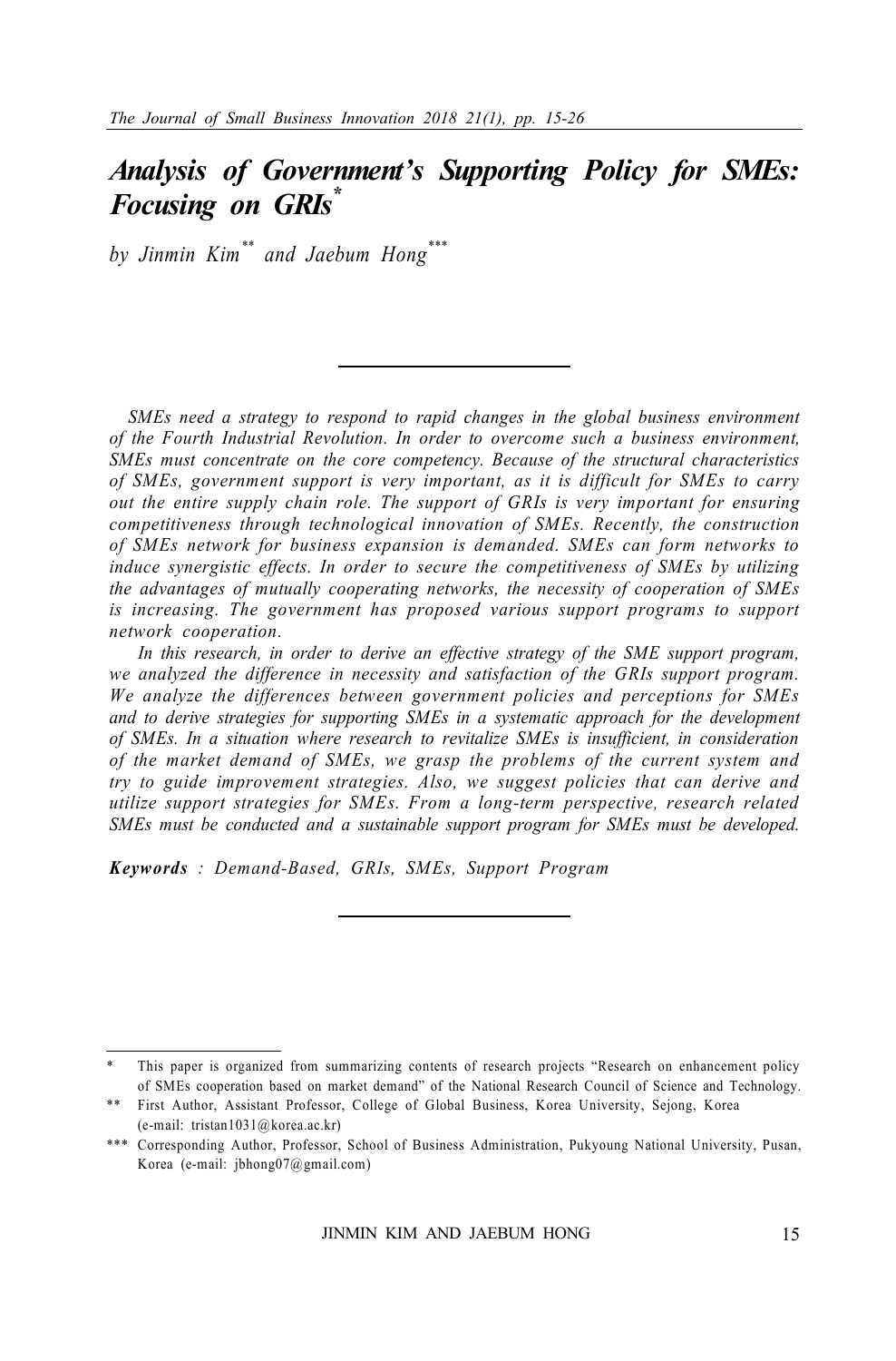## Ⅰ*. Introduction*

Small and medium-sized enterprises (SMEs) need strategies to respond to rapid changes in the global business environment of the fourth industrial revolution. Recent business environments are placed on rapid changes in technology, economy, politics, society, industry and the entire corporate environment. The low growth of the world economy has been fixed, the export and the occupancy rate of the manufacturing industry have declined, and the wage gap between large and SMEs is getting worse. In addition, the need for energy conservation and efficiency is presented, the necessity for substitute energy increases rapidly, and the severity of many business environments are faced, such as lack of specialized human resources.

In order to overcome these business environments, SMEs must concentrate on their core competency field to overcome difficulties. Because of the nature of SMEs, government's support is very important as it is hard for SMEs to implement the entire supply chain roles. Recently, collaboration are suggested to develop SMEs network for expanding business. For supporting the cooperation of the network, the government has established various laws and support projects to enhance SMEs' competitiveness, develop of high value products, new business initiation, etc. The effect of the GRIs' support of SMEs can be different due to various factors. In order to derive efficient policies for the support of GRIs for SMEs, it is necessary to analyze the current state of the system and seek improvement.

The basic purpose of Government-funded Research Institutes (GRIs) is to play a role of improving national science and technology capacity according to purpose of establishment, such as R&D and introduction and dissemination of advanced technology for SMEs. SMEs support program of the GRIs is classified into 4 types of On-site demand response, Demand-based technology development, Supporting the use of public infrastructure, and Practical support and details of each type are shown in the table 1.

Previous research are focus on development of GRIs (Chung, Chung, and Kim, 2014; Song and Park, 2017) and case studies for support for SMEs (Seong, 2012; Kwak, Jeong, and Jo, 2013; Yun, Kim, Kang, and Jeong, 2015). Due to lack of a practical approach to SMEs cooperation, it is difficult for GRIs to derive the result of more effective cooperation strategy for supporting SMEs. In this research, we derive a enhancement strategy for SME support in more systematic approach by analyzing the difference in recognition of current support program between GRIs and general SMEs.

This paper is organized as follows. In section 2, we review the literature related with supporting SMEs and introduces the methodology for this study in section 3. Section 4 provides the result of this research through analyzing questionnaire survey from SMEs. Finally, there are our conclusion and limitations in section 5.

## Ⅱ*. Literature Review*

Research on general SMEs is attempted

| On-site demand response                        | Technical guidance and consultation, Workforce dispatch, Business planning<br>consulting, Support for overseas market entry   |
|------------------------------------------------|-------------------------------------------------------------------------------------------------------------------------------|
| Demand-based technology<br>development         | Technology transfer R & D and commercialization, Customized technical<br>support, Development of industrial source technology |
| Supporting the use of public<br>infrastructure | Networking, Equipment support, Training, Support for utilization of information<br>infrastructure, Policy Research            |
| Practical support                              | Test, analysis, certification, evaluation, Support for prototype production,<br>Business incubation                           |

**Table 1 Support Program for SMEs**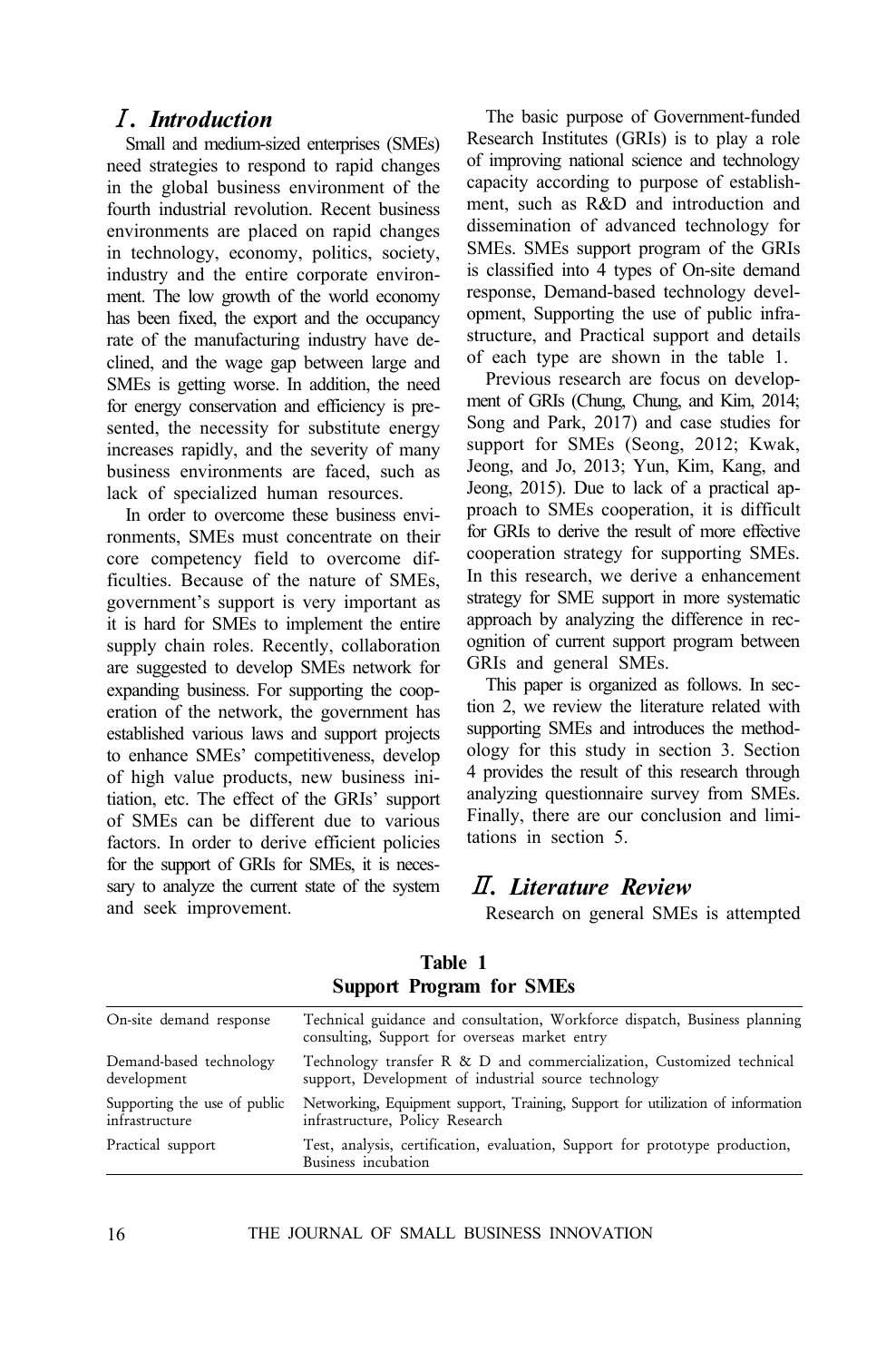in various fields. Some studies to analyze factors that improve the performance of SMEs was mainly presented. Seo and Cho (2015) analyzed the effect of R&D support program using innovative capability audit tools. They showed that there are a strong relationship between innovative capability with sales of a firm. Heo, Sohn, and Ji (2014) investigated the performance of MFP from the viewpoint of the bankruptcy ratio of success rate of IPO of SMEs which could not attract matching fund. They analyzed KITIAs MFP applicant data from 2001 to 2004 applying logistic regression. Al-Hyari (2013) analyzed the restrictions that prevent success of SMEs support in Jordan. This study showed the common constraints for SMEs growth and survival are lack of financial support, competition barriers, lack of qualified human resources, and rigid business rules and regulations. Choi, Jung, and You (2014) analyzed the impact of the number of participation in the government's R&D grant program on SMEs R&D outcomes. After the Government's R&D grant program was implemented, this paper found that various factors of the company had positive influences on administrative performance management ability. Also, they showed the factors affecting on R&D investment and technical outcome. To show the necessity of cooperation, Brien and Hamburg (2014) presented the importance of continuous training and cooperation of SMEs and introduced the ways that SMEs can work together to strengthen their business.

Previous research for support of general SMEs is as follows. Song, Nam and Kweon (2007) evaluated the outcome of SMEs support policy through the satisfaction level of the beneficiary's service quality by considering SMEs support policy as a concept of customer-oriented service. Shin and Choi (2008) analyzed the relationship between the R&D of SMEs and technological innovation with government policy support as a moderating effect. They showed that there are the main effect of R&D of innovation and the interaction effect of financial support and

human resources support. Song, Hong and You (2014) studied the influence of characteristic factors of consumers and providers on business results in government consulting support for SMEs. In the consulting support project for SMEs, they suggested the policy direction not only on the manufacturers but also on the consumers. Lee, Lee, Kim, and Kim (2017) analyzed the influence of the satisfaction of the GRIs support program on the technical outcome of ICT SMEs.

Previous research on SMEs support mainly studied with R&D cooperation, but emphasized a strategic approach that can overcome the limitations of SMEs for R&D. Cho and Lee (2013) proposed a cooperative model for developing fusion technology of SMEs. Lee, Lee, and Wi (2014) investigated the influence of support of R&D on the outcome of R&D of SMEs and presented the effects of technical innovation through R&D of SMEs. Choo and Kang (2015) derived meaningful results by analyzing the effects of corporate innovation through mutual trust and interdependence partnership through R&D of SMEs by analyzing the influence on enterprise's business results.

Some studies analyzed the impact on performance to improve the effect of technical cooperation with SMEs. Lee, Lee, and Shin (2012) showed the commercialization results of certification and patents on SMEs R&D conducted by government support. Chung, Ko, and Kim (2012) analyzed the relationship of corporate performance against technical outcome and economic achievement in order to measure the result of technical cooperation.

Suggestions for development strategies of support organizations are derived in Chung et al. (2014) and Song and Park (2017). Chung et al. (2014) presented measures to effectively improve the research results in order to analyze the cooperation network of GRIs. Song and Park (2017) analyzed success factors for the cooperative relationship between support organizations and SMEs. They insisted that it is necessary to build a support process and to practically improve the support program to maintain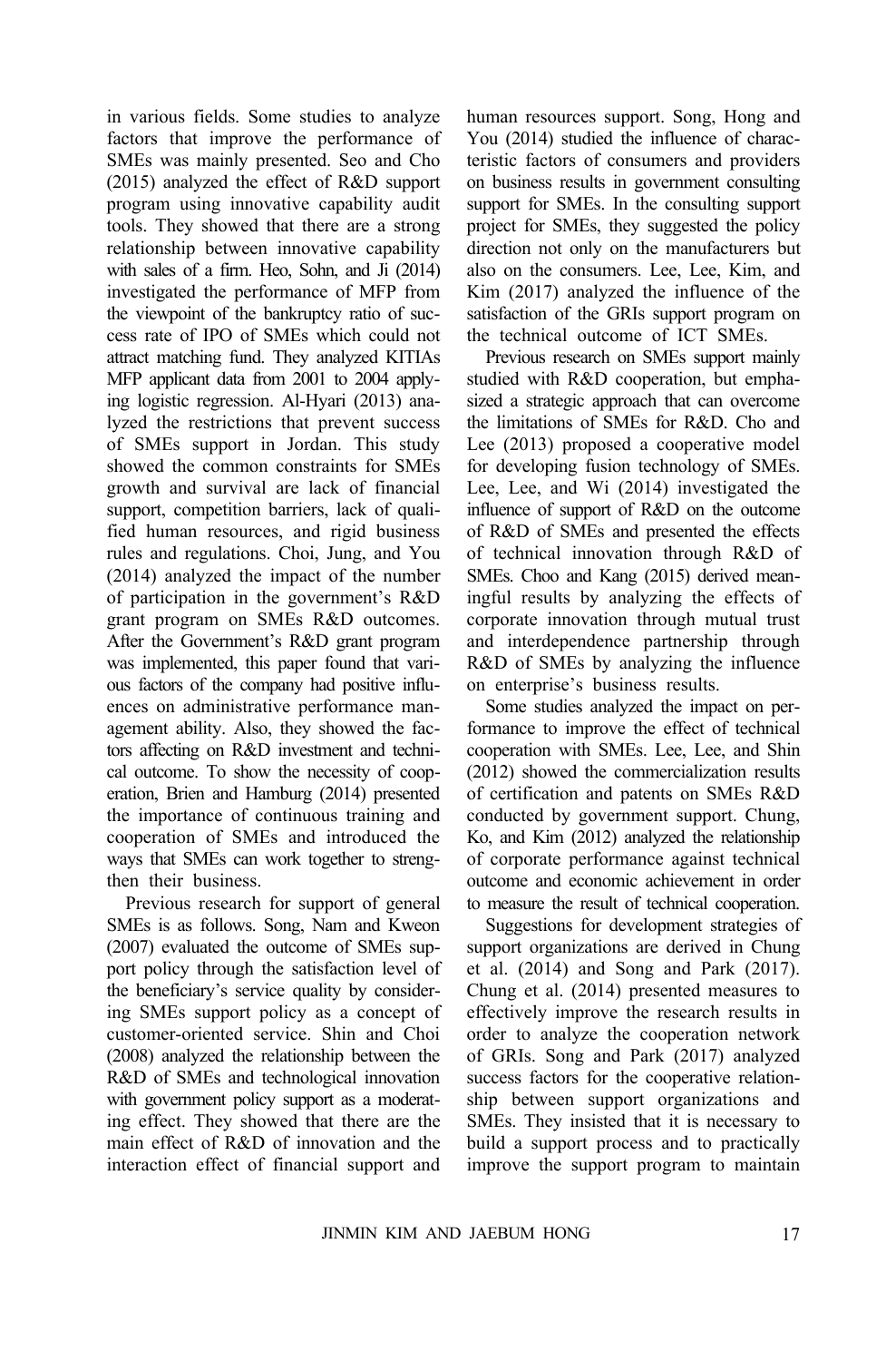the long-term and continuous cooperation of GRIs and SMEs. Case studies are conducted for development direction of GRIs, which are deriving the development strategy of GRIs (Seong, 2012), analyzing the influence on technology commercialization (Yun et al., 2015), and suggesting an effective role of GRIs (Kwak et al., 2013).

Existing research has not analyzed the results of cooperation in practical dimension, nor conducted research which analyzed the difference between policies and cooperation results. An analytical approach is required to derive a more effective strategy for SMEs support of GRIs.

## Ⅲ*. Research Methods*

#### 3.1 Method

In this study, we conducted the importance-performance analysis (IPA) (Martilla and James, 1977) on the questionnaire result to derive the improvement strategy of SMEs support program of GRIs. It is a useful way to select strategic issues to be improved and can be used to decide policies that should be preferentially concentrated with limited resources. By analyzing IPA results, it is possible to clearly grasp the result visually and have an advantage of easy analysis.

#### 3.2 Data

SMEs support programs for GRIs are classified into four types, 15 types of factors: On-site demand response for Technical guidance and consultation, Workforce dispatch, Business planning consulting, and Support for overseas market entry; Demand-based technology development for Technology transfer R&D and commercialization, Customized technical support, Development of industrial source technology; Supporting the use of public infrastructure for Networking, Equipment support, Training, Support for utilization of information infrastructure, Policy Research; Practical support for Test, analysis, certification, evaluation, Support for prototype production, Business incubation.

We conducted a questionnaire survey on SMEs support projects of GRIs for 3 weeks from April 10, to April 20, 2017. We collected 133 questionnaire and the results are as follows. Of the 133 questionnaires, 68 companies answered "I have experience" as a question about whether or not the GRIs promotion's experience of supporting SMEs. Of the 130 companies who replied the establishment year, 21 companies (16.1%) founded before 1997, 38 companies (29.2%) founded before 2007, 71 companies established since 2007, Companies under 10 years founded within 54.6%. Of the 121 companies

| <b>ODJECUVES OF COHADOPATION WITH GRIS</b> |                                            |    |                    |                              |                        |       |                |
|--------------------------------------------|--------------------------------------------|----|--------------------|------------------------------|------------------------|-------|----------------|
|                                            | Research Institute                         |    | Research Institute |                              |                        |       |                |
|                                            | Not Have Have (B)<br>(A) $(n=68)$ $(n=65)$ |    | Total              | Not Have.<br>(A)<br>$(n=68)$ | Have $(B)$<br>$(n=65)$ | Total | Gap<br>$(A-B)$ |
| Securing Research Expenses                 | 39                                         | 38 | 77                 | 60%                          | 56%                    | 58%   | $4\%p$         |
| Use of equipment                           | 22                                         | 30 | 52                 | 34%                          | 44%                    | 39%   | $-10\%p$       |
| Commercial development                     | 25                                         | 23 | 48                 | 38%                          | 34%                    | 36%   | $4\%p$         |
| Improvement quality of performance         | 22                                         | 20 | 42                 | 34%                          | 29%                    | 32%   | $5\%p$         |
| Utilization of human resources             | 23                                         | 16 | 39                 | 35%                          | 24%                    | 29%   | $11\%p$        |
| Shorter research period                    | 8                                          | 19 | 27                 | 12%                          | 28%                    | 20%   | $-16\%p$       |
| Securing sales channels                    | 17                                         | 7  | 24                 | 26%                          | 10%                    | 18%   | $16\%p$        |
| Risk dispersion of R&D                     | 10                                         | 7  | 17                 | 15%                          | 10%                    | 13%   | $5\%p$         |
| Other                                      | 3                                          | 3  | 6                  | $5\%$                        | 4%                     | 5%    | $1\%p$         |
| Total                                      | 65                                         | 68 | 133                | 100%                         | 100%                   | 100%  |                |

**Table 2 Objectives of Collaboration with GRIs**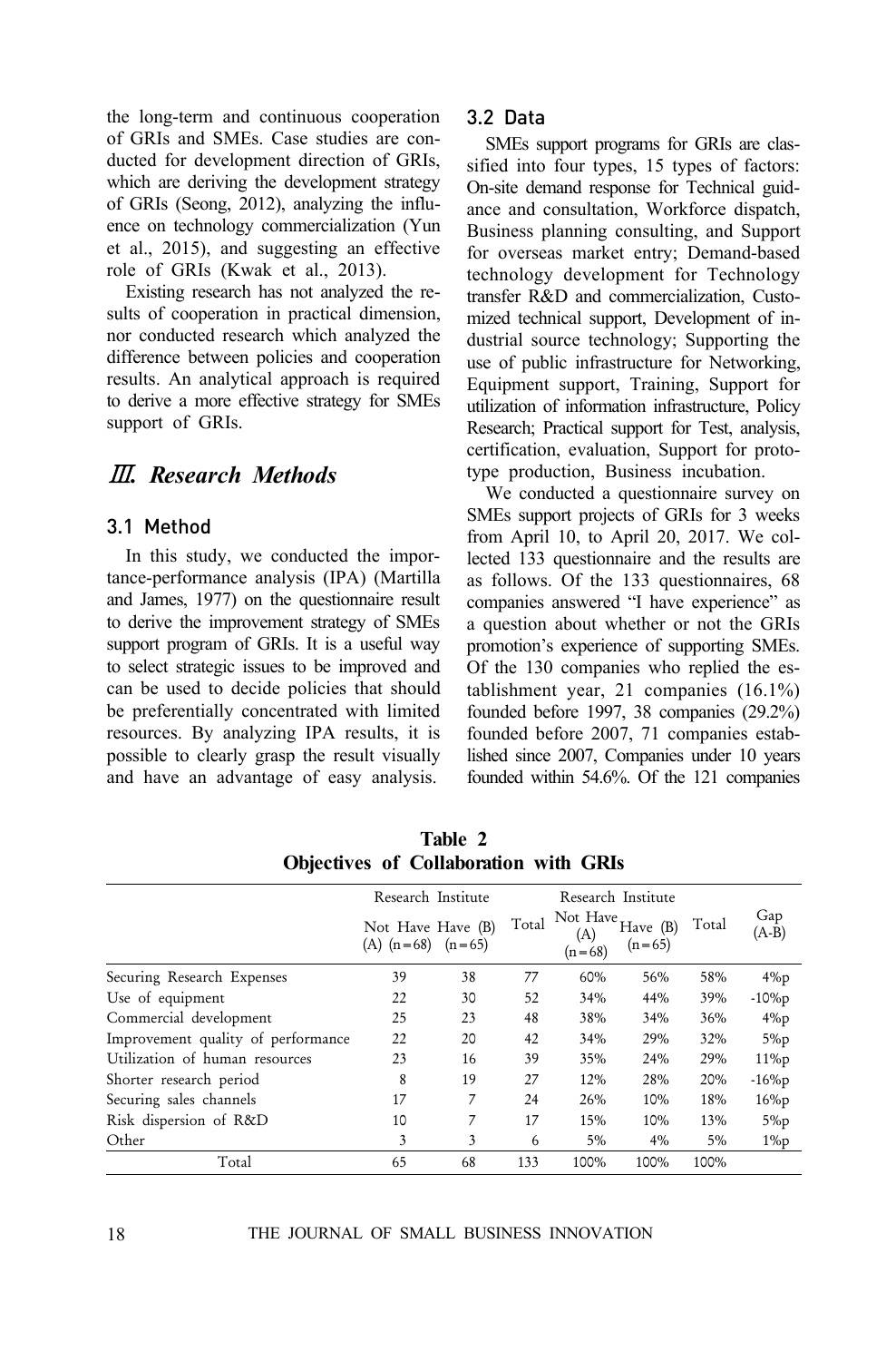that answered about sales, 41 companies (33.9%) has under 1 bil. won, 49 companies  $(25.62\%)$  for 1 bil.~10 bil. won, 31 companies (25.6%) exceeding 10 bil. won. There are 68 companies holding research laboratories out of 133 responded to the possession of research laboratory and 65 companies don't have laboratory. Having a laboratory is expected to cause SMEs to respond differently to collaboration with GRIs.

The general status of GRI support programs for SMEs is as follows. The main objective of SMEs in cooperation with GRIs is to secure research expenses, followed by utilization of equipment, commercial development and Improvement quality of performance. Regardless of whether it holds a research institute or not, SMEs consider securing research expenses as a primary objective, and in the case of a company holding a research institutte, emphasis is on utilization of equipment and shortening of research period, on the other hand companies with no research institute focus on securing sales channels and human resource utilization (Table 2).

The most collaboration type in which SMEs cooperate with government is collaborative research, followed by technical consultation, guidance, and commissioned research. Companies owned research institute want technology transfer, but companies not owned research is interested in technical advice, guidance and collaborative research. In the case of companies owned research institute, it is possible to interpret that technological commercialization is achieved only by technology transfer (Table 3).

Table 4 shows the results of cooperative networks. When SMEs constitute a cooperative network with GRIs, the most important difficulty is recognized to be lack of support systems. Lack of region-based corporate support was also pointed out as an important difficulty. Company owned research institute presented the shortage of support system as a relatively more important difficulty and the Company not owned research institute

**Table 3 Collaboration Types with GRIs**

|                             | Research Institute                         |    |       |                 | Research Institute                 |       |                |
|-----------------------------|--------------------------------------------|----|-------|-----------------|------------------------------------|-------|----------------|
|                             | Not Have Have (B)<br>(A) $(n=68)$ $(n=65)$ |    | Total | (A)<br>$(n=68)$ | Not Have $H$ ave $(B)$<br>$(n=65)$ | Total | Gap<br>$(A-B)$ |
| Joint research              | 44                                         | 42 | 86    | 68%             | 62%                                | 65%   | $6\%p$         |
| Commissioned research       | 20                                         | 20 | 40    | 31%             | 29%                                | 30%   | $2\%p$         |
| Technical advisory/guidance | 35                                         | 30 | 65    | 54%             | 44%                                | 49%   | 10%p           |
| Technology transfer         | 8                                          | 13 | 21    | 12%             | 19%                                | 16%   | $-7\%p$        |
| Commissioned education      | 4                                          | 4  | 8     | 6%              | 6%                                 | 6%    | $0\%p$         |
| Foundation support          | 6                                          | 4  | 10    | 9%              | $6\%$                              | 8%    | $3\%p$         |
| Other                       |                                            |    | 6     | 5%              | $4\%$                              | 5%    | $1\%p$         |

**Table 4 Difficulties of Collaboration with GRIs**

|                                           | Research Institute                         |    |       |                 | Research Institute                            |       |                         |
|-------------------------------------------|--------------------------------------------|----|-------|-----------------|-----------------------------------------------|-------|-------------------------|
|                                           | Not Have Have (B)<br>(A) $(n=68)$ $(n=65)$ |    | Total | (A)<br>(n = 68) | $\overline{AB}$ Not Have Have (B)<br>$(n=65)$ | Total | Gap<br>$(A-\mathbf{B})$ |
| Lack of support system                    | 28                                         | 36 | 64    | 43%             | 53%                                           | 48%   | $-10%p$                 |
| Culture differences between SMEs and GRIs | 21                                         | 23 | 44    | 32%             | 34%                                           | 33%   | $-2\%p$                 |
| Lack of region-based corporate support    | 27                                         | 28 | 55    | 42%             | 41%                                           | 41%   | $1\%p$                  |
| Lack of mutual trust                      |                                            | 5  | 12    | 11%             | 7%                                            | 9%    | $4\%p$                  |

JINMIN KIM AND JAEBUM HONG 19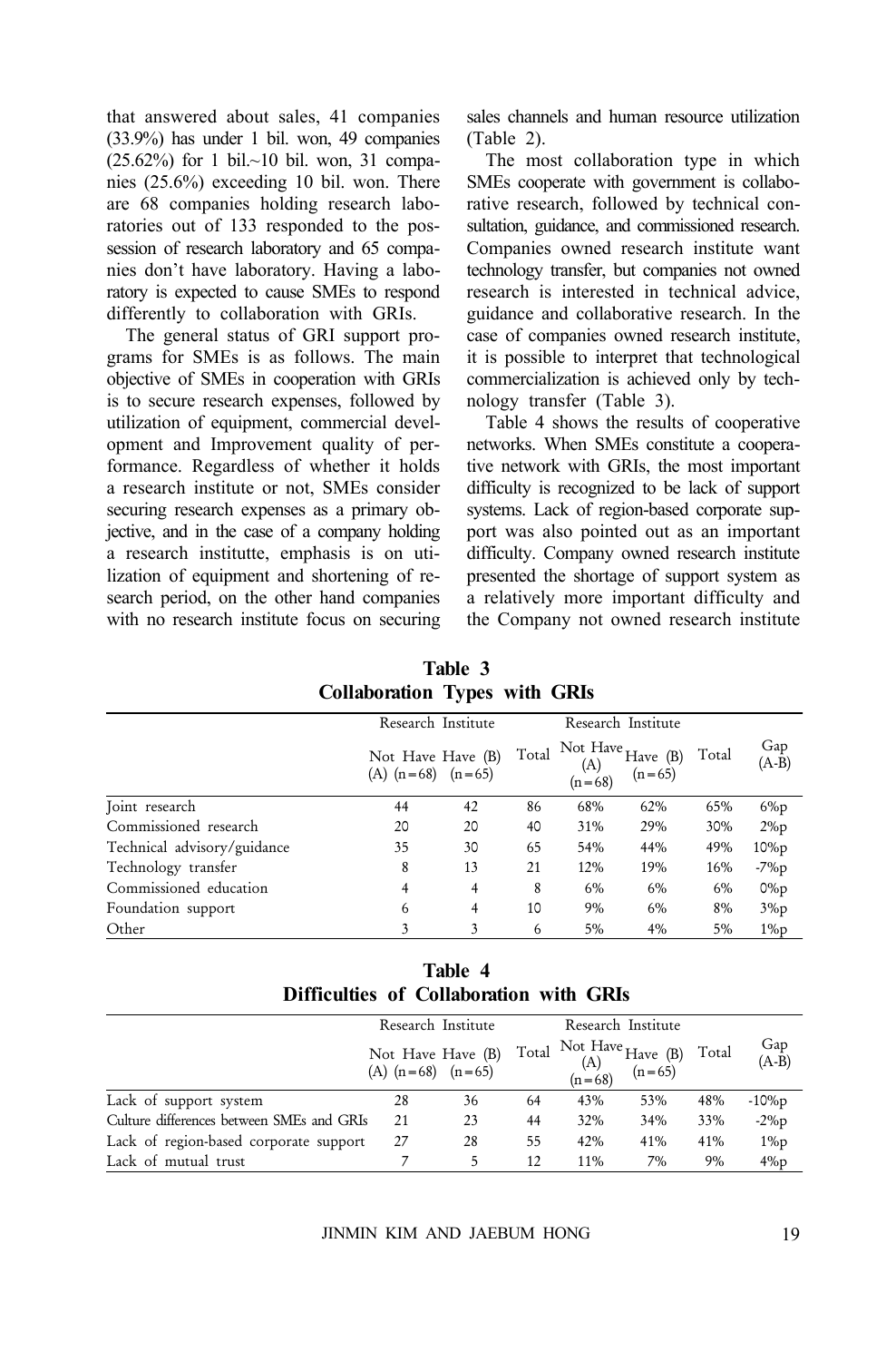pointed out lack of mutual trust as a bigger difficulty.

## Ⅳ*. Results*

The analysis results of this research are as follows. As a percentage of the participation experience in the GRIs support program, as a ratio of the number of participation of a specific support program to the total number of respondents, the program with the highest proportion of participation experience was Support for prototype production. Overall, many companies participated in Support for prototype production, Technical guidance and consultation, and Test, analysis, certification, evaluation (Table 5 and Figure 1).

|                    |                                                       | Total | $\%$  |
|--------------------|-------------------------------------------------------|-------|-------|
| On-site demand     | Technical guidance and consultation                   | 39    | 29.3  |
| response           | Workforce dispatch                                    | 31    | 23.3  |
|                    | Business planning consulting                          | 40    | 30.1  |
|                    | Support for overseas market entry                     | 40    | 30.1  |
| Demand-based       | Technology transfer R & D and commercialization       | 48    | 36.1  |
| technology         | Customized technical support                          | 39    | 29.3  |
| development        | Development of industrial source technology           | 44    | 33.1  |
| Supporting the use | Networking                                            | 34    | 25.6  |
| of public          | Equipment support                                     | 41    | 30.8  |
| infrastructure     | Training                                              | 35    | 26.3  |
|                    | Support for utilization of information infrastructure | 36    | 27.1  |
|                    | Policy Research                                       | 31    | 23.3  |
| Practical support  | Test, analysis, certification, evaluation             | 46    | 34.6  |
|                    | Support for prototype production                      | 52    | 39.1  |
|                    | Business incubation                                   | 33    | 24.8  |
|                    | Total                                                 | 133   | 100.0 |

**Table 5 Participation Experience in GRIs Support Program**

**Figure 1 Participation Experience in GRIs Support Program**

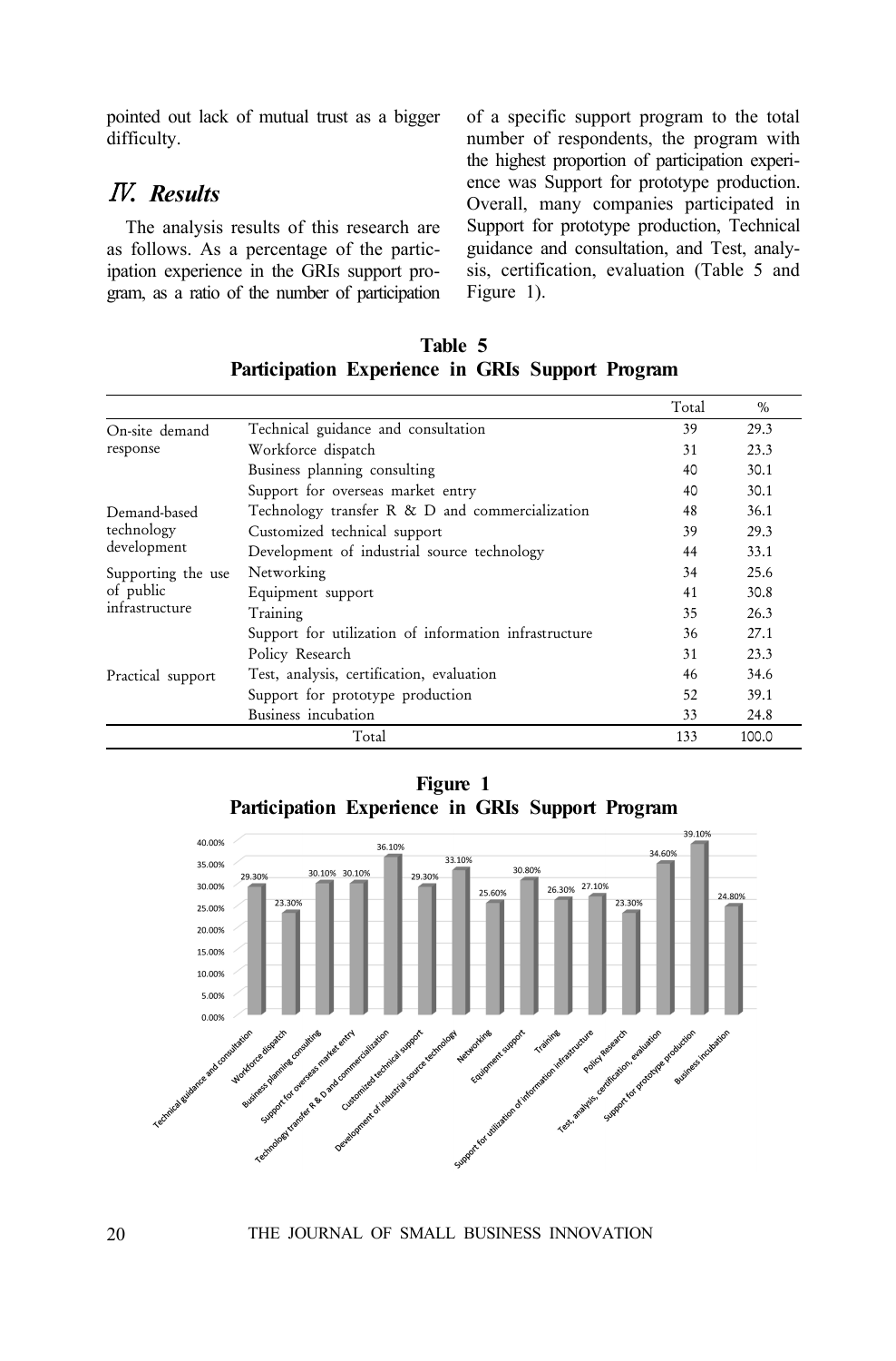Table 6 and Figure 2 Shows the result for Necessity of GRIs support program. In the case of 4 points or more at the measurement with 7 point scale, we recognize the necessity, 4.57 points for the group owned the Research institute at 4.46 points on the total, 4.36 points for the group of Not Have Research institute. SMEs which have Research institute recognize the necessity of the support program more. There is no big difference depending on the possession of the research institute, but the company owned Research institute emphasizes the necessity of Business incubation and company not owned Research institute for Test, analysis, certification, evaluation.

| Table 6                                  |  |  |  |  |  |  |
|------------------------------------------|--|--|--|--|--|--|
| <b>Necessity of GRIs Support Program</b> |  |  |  |  |  |  |

|                |                                                             | Research Institute                               |      |      |                |
|----------------|-------------------------------------------------------------|--------------------------------------------------|------|------|----------------|
|                |                                                             | Not Have Have (B) Total<br>(A) $(n=68)$ $(n=65)$ |      |      | Gap<br>$(B-A)$ |
| On-site demand | Technical guidance and consultation                         | 4.37                                             | 4.51 | 4.44 | 0.15           |
| response       | Workforce dispatch                                          | 3.46                                             | 3.77 | 3.62 | 0.31           |
|                | Business planning consulting                                | 4.32                                             | 4.34 | 4.33 | 0.02           |
|                | Support for overseas market entry                           | 4.73                                             | 4.91 | 4.82 | 0.18           |
| Demand-based   | Technology transfer R & D and commercialization             | 4.32                                             | 4.54 | 4.43 | 0.22           |
| technology     | Customized technical support                                | 4.26                                             | 4.37 | 4.32 | 0.11           |
| development    | Development of industrial source technology                 | 3.92                                             | 4.29 | 4.11 | 0.37           |
| Supporting the | Networking                                                  | 4.30                                             | 4.65 | 4.47 | 0.35           |
| use of public  | Equipment support                                           | 4.75                                             | 4.89 | 4.82 | 0.14           |
| infrastructure | Training                                                    | 4.13                                             | 4.29 | 4.21 | 0.16           |
|                | Support for utilization of information infrastructure       | 4.34                                             | 4.64 | 4.49 | 0.30           |
|                | Policy Research                                             | 3.63                                             | 3.78 | 3.71 | 0.15           |
|                | Practical support Test, analysis, certification, evaluation | 5.57                                             | 5.39 | 5.48 | $-0.18$        |
|                | Support for prototype production                            | 5.45                                             | 5.67 | 5.56 | 0.22           |
|                | Business incubation                                         | 3.79                                             | 4.50 | 4.15 | 0.71           |
|                | Total                                                       | 4.36                                             | 4.57 | 4.46 | 0.21           |

**Figure 2 Necessity of GRIs Support Program**



JINMIN KIM AND JAEBUM HONG 21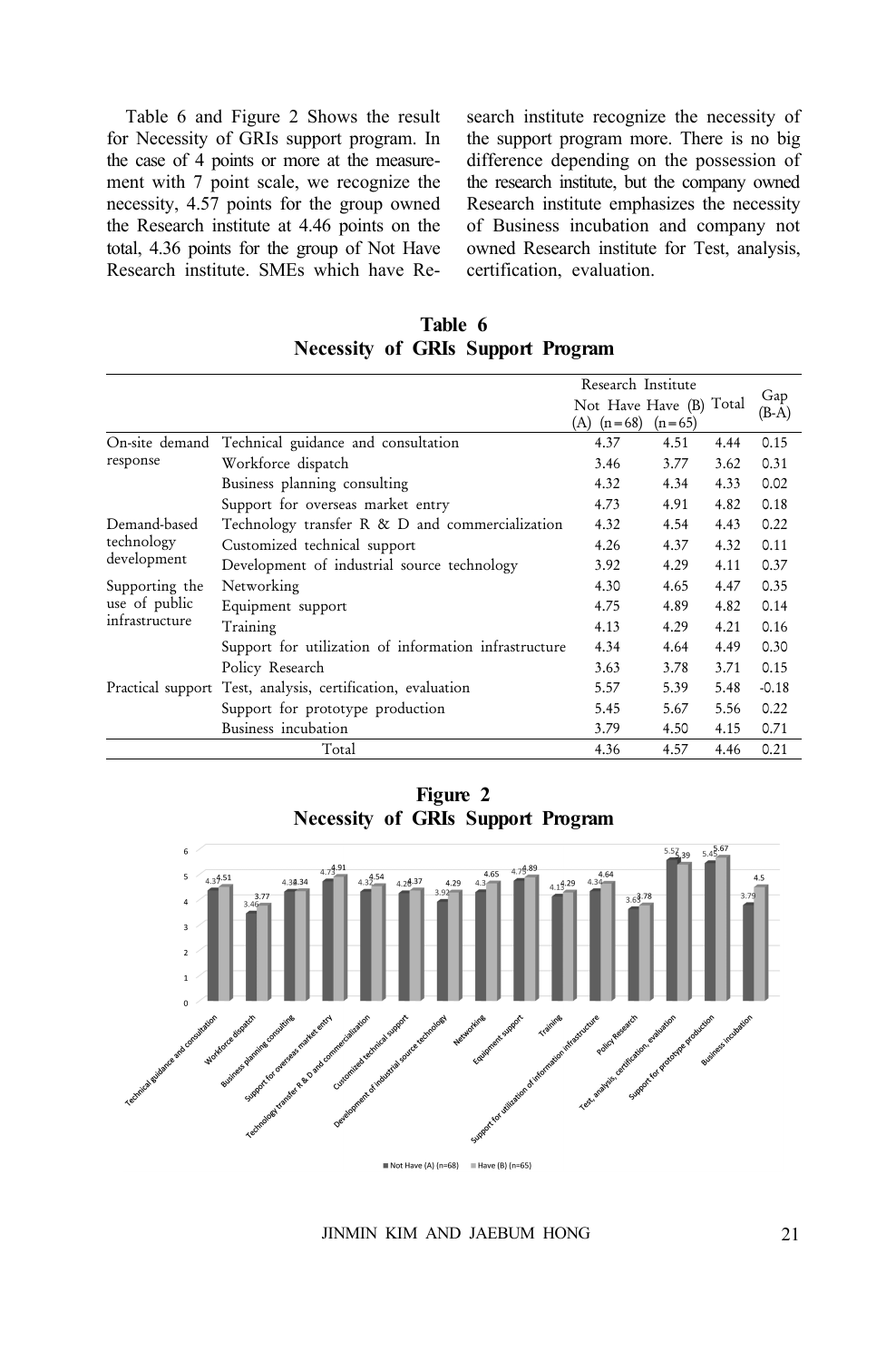Table 7 and Figure 3 Shows the result for Satisfaction of GRIs support program. In the case of 4 points or more at the measurement with 7 point scale, we recognize that a company was satisfied with GRIs support program. The total average is 4.78. The group owned the Research institute for 4.95 was more satisfied than the group of Not Have Research institute for 4.49. The group owned the Research institute has a high level of satisfaction with Networking and the group of Not Have Research institute has a high

**Table 7 Satisfaction of GRIs Support Program**

|                |                                                             | Research Institute                  |          |       |                |
|----------------|-------------------------------------------------------------|-------------------------------------|----------|-------|----------------|
|                |                                                             | Not Have Have (B)<br>$(A)$ $(n=68)$ | $(n=65)$ | Total | Gap<br>$(B-A)$ |
| On-site demand | Technical guidance and consultation                         | 4.55                                | 4.89     | 4.79  | 0.35           |
| response       | Workforce dispatch                                          | 3.75                                | 4.68     | 4.32  | 0.93           |
|                | Business planning consulting                                | 4.38                                | 4.93     | 4.75  | 0.54           |
|                | Support for overseas market entry                           | 5.00                                | 4.96     | 4.98  | $-0.04$        |
| Demand-based   | Technology transfer R & D and commercialization             | 4.59                                | 4.81     | 4.73  | 0.22           |
| technology     | Customized technical support                                | 4.91                                | 4.86     | 4.87  | $-0.05$        |
| development    | Development of industrial source technology                 | 4.92                                | 4.75     | 4.80  | $-0.17$        |
| Supporting the | Networking                                                  | 3.67                                | 5.16     | 4.50  | 1.49           |
| use of public  | Equipment support                                           | 4.71                                | 5.44     | 5.20  | 0.73           |
| infrastructure | Training                                                    | 4.33                                | 4.65     | 4.54  | 0.32           |
|                | Support for utilization of information infrastructure       | 4.21                                | 4.68     | 4.50  | 0.47           |
|                | Policy Research                                             | 3.27                                | 4.35     | 3.97  | 1.08           |
|                | Practical support Test, analysis, certification, evaluation | 5.59                                | 5.62     | 5.61  | 0.03           |
|                | Support for prototype production                            | 5.83                                | 5.76     | 5.79  | $-0.07$        |
|                | Business incubation                                         | 3.58                                | 4.71     | 4.30  | 1.13           |
|                | Total                                                       | 4.49                                | 4.95     | 4.78  | 0.46           |

**Figure 3 Satisfaction of GRIs Support Program**



22 THE JOURNAL OF SMALL BUSINESS INNOVATION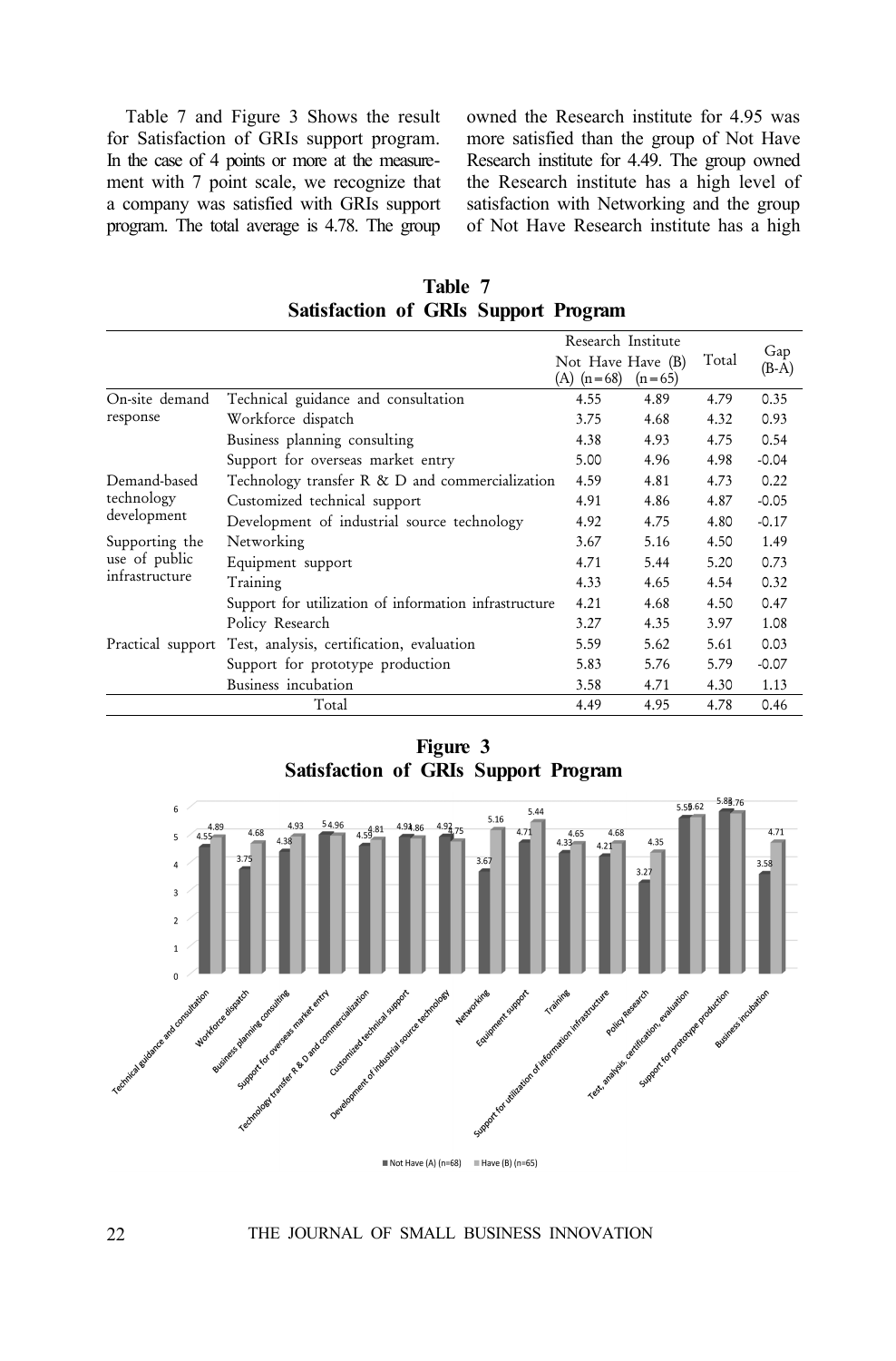level of satisfaction with Customized technical support. It is expected that companies that have a research institute will be able to make more advanced forms of solving problems and decision making with the cooperation of GRIs, thereby enhancing the satisfaction of cooperation.

## Ⅴ*. Conclusion*

In this study, we analyzed the differences in perceptions of the Necessity and satisfaction of the current support programs of GRIs in order to derive effective strategies for SMEs support program. We analyzed the difference between the national policy and the perception of SMEs and derived a systematic GRIs support strategy for SMEs.

Since there is a lack of research to revitalize small and medium enterprises, we derived the improvement strategy by grasping the problems of the current system based on the market demand of SMEs. In addition, we presented a specific approach that can be used practically by deriving the actual support strategies of SMEs. From a long-term point of view, academic and practical research should be promoted and sustainable SMEs support program should be developed.

The results of the analysis of the research are as follows. Support for prototype production and Test, analysis, certification, evaluation are the most important support programs for SMEs regardless of the type of company. However, the policy priorities are relatively low when the SME support project is in progress. Support for prototype production and Test, analysis, certification, evaluation are low priorities for policy support because the main objective of SME support programs of the GRIs is R&D. The reason why SMEs consider Support for prototype production and Test, analysis, certification, evaluation is a crucial process for introducing new products into the market and is directly connected with the profit of the company.

Second, the demand of enterprises is not directly linked with the essential goals of GRIs SME support program, but considering

the influence of SMEs on the national economy, the direction of policy support corresponding to these needs is important. Support for prototype production and test, analysis, certification, evaluation can become an important business in the future taking into account the policy trend of the government. Prototype production is a very important process at the start-up companies, and the necessity of policy execution can be improved in consideration of the government's will that emphasizes the start-up companies in the future. Support for prototype production and test, analysis, certification, evaluation can increase requirements for carrying out relevant policies because convergence is emphasized also in the 4th industrial revolution.

Third, the main reason for general companies to cooperate with GRIs is to secure research expenses, and proactively support through GRIs' SMEs support program is support for practical application. The top priority objective of cooperating with GRIs is collaboration type as securing research expenditure. Collaborative research is the most frequent collaboration type. Problems in cooperation with GRIs include lack of support system and lack of regional material enterprise support. Disagreement of the policy of the government and the demand of the company is the most frequent factor which is not reflected properly when supporting SMEs of GRIs.

The policy recommendations are as follows. Regardless of the type of enterprises, the most important support programs for SMEs are Support for prototype production and test, analysis, certification, evaluation. Searching for policy directions based on market demand is important.

Currently, organizations providing support for prototype production and testing, analysis, certification and evaluation of GRIs are only 56%, so the development of support program based on market demand is necessary.

Second, considering Support for overseas market entry and Development of industrial source technology, the importance of the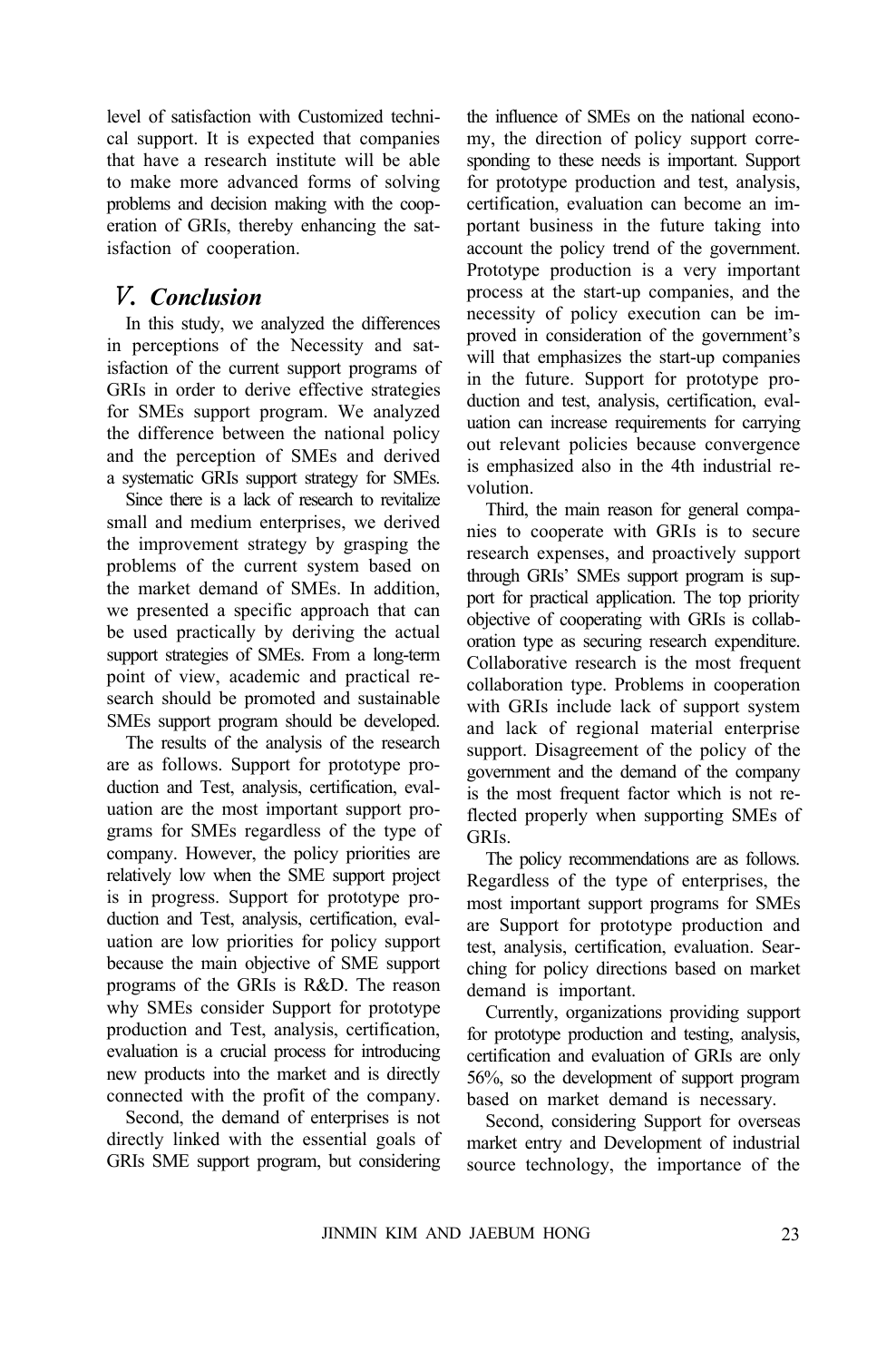these support program is high but the achievement is low. It is necessary to reduce consulting and patent map business which are in low corporate satisfaction, and to expand support target such as overseas patent support program which support is more effective. Also, it is required to carefully promote the process of joint development and commercialization opportunities with companies such as R&D of source technology development.

Third, GRIs has been made much effort in promotion of support program, but lack of recognition has been pointed out as a problem. We present the following improvement plan. It needs to integrate the homepages of the departments responsible for supporting SMEs in GRIs to increase accessibility. More aggressive public promotion are required, in collaboration with relevant organizations to systematically support SMEs.

The limits of this research and future research are as follows. First, we need to collect more samples and analyze it. Further participation of SMEs should be attracted by expanding the interest of SMEs' support program.

Second, it is necessary to actively promote cooperation and support of SMEs of GRIs. Through case studies for the success of support program, it is necessary to organize the results, to actively promote success stories through case analysis, and to induce participation by other companies. Also, variables that affect the outcomes of the GRI support programs should be analyzed.

Lastly, It is important to analyze changes in corporate perception of GRIs support program and develop a systematic support system by continuous research. To standardize the process of corporate support and systematically support is necessary at each stage. And as a way to customized support for SMEs, it is necessary to analyze the demand of SMEs, and a systematic system is required for all processes on the entire supply chain.

> Received 28 Dec. 2017 Revised 26 Feb. 2018 Accepted 28 Feb. 2018

## *References*

- Al-Hyari, K. (2013). "Identification of barrier factors and potential solutions to SMEs development among Jordanian manufacturing sector," *International Journal of Business and Management* 8(24), 132- 140.
- Brien, E. O. and I. Hamburg (2014). "Supporting sustainable strategies for SMEs through training, cooperation and mentoring," *Higher education studies* 4(2), 61- 69.
- Cho, C. and S. Lee (2013). "Study on the Cooperation Model for Fusion-Technology Development in SMEs," *Journal of the Korean Institute of Industrial Engineers* 39(3), 198-203.
- Choi, S. W., J. T. Jung, and Y. Y. You (2014). "The effect of government R&D subsidies program participation factor for SMEs R&D performances," *Journal of Digital Convergence* 12(5), 171-180.
- Choo, G. W. and H. K. Kang (2015). "An Empirical Study on Effect of Technology Innovation of Small and Medium Business on Business Performance: The Mediation Effect of Partnership," *The Journal of Professional Management* 18(3), 21-36.
- Chung, D. B., Y. M. Ko, and K. N. Kim (2012). "An Analysis of Industry-University-Institute R&D Collaboration and Firm Performance on SMEs," *Journal of Technology Innovation* 20(1), 115-140.
- Chung, T., D. Chung, and J. Kim (2014). "A Study on the Relationship between Cooperation Network and Publication Performance of Korean Government: Funded Research Institutes through Collaborative Paper Status," *Journal of Korea Technology Innovation Society* 17(1), 242-263.
- Heo, I. S., S. Y. Sohn, and E. J. Ji (2014). "Effects of the matching fund program on IPO and bankruptcy of SMEs in Korea," *Small Business Economics* 42(1), 117-129.
- Kwak, K., S. Jeong, and H. Jo (2013). "An Exploratory Study on the Role of Government Research Institute in Open Innova-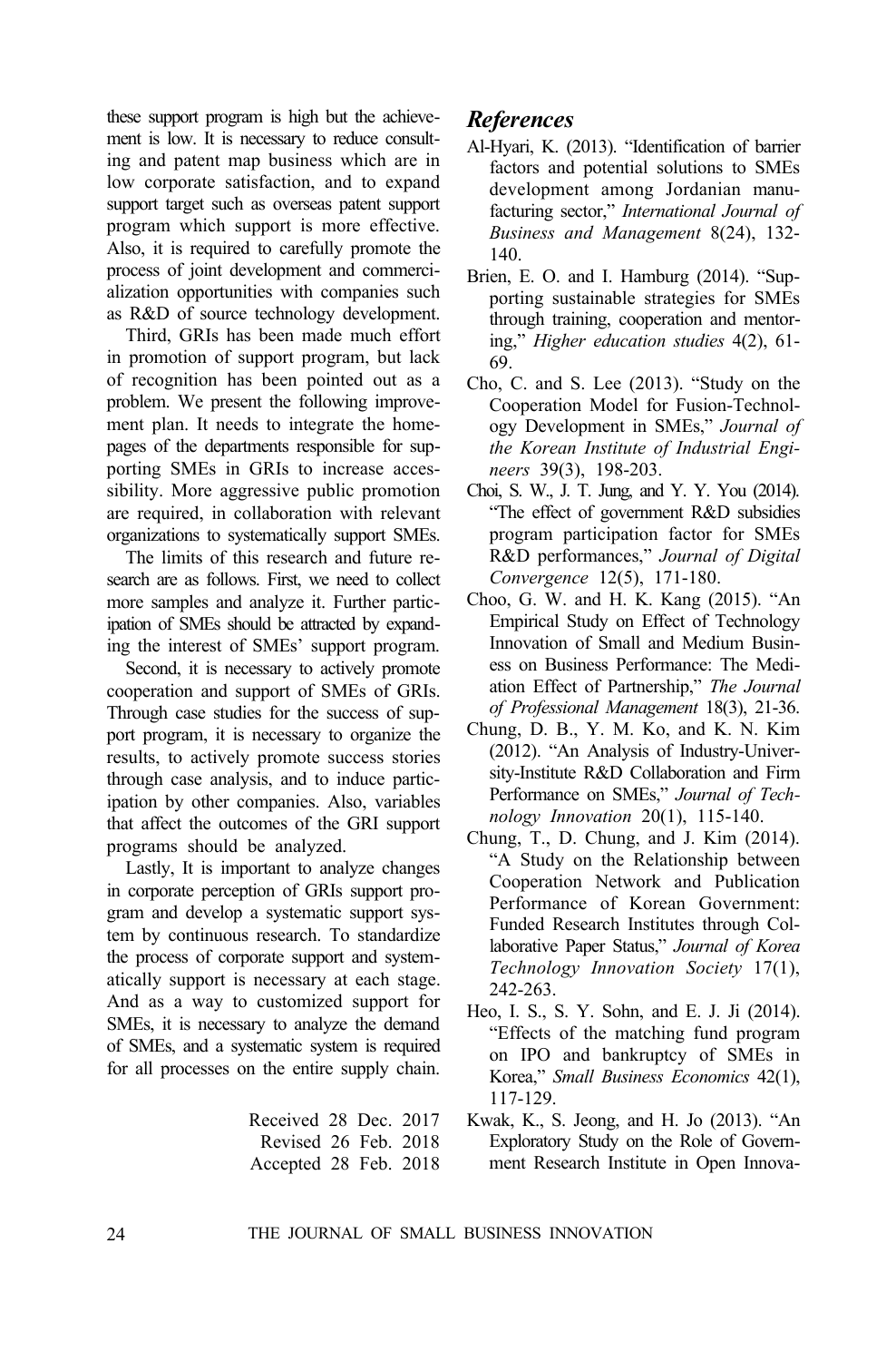tion of Capital Goods: Focusing on the General Machinery Industry," *The Korean Small Business* 35(3), 1-24.

- Lee, B. H., S. W. Lee, and S. A. Wi (2014). "The Effect of Government R&D Supports on SME's Technological Innovation Performance in Korea," *Asia-Pacific Journal of Business Venturing and Entrepreneurship* 9(5), 157-171.
- Lee, C. J., K. Lee, and J. Shin (2012). "Factors influencing commercialization of government SME R&D project: effect of patent and certification," *Journal of Technology Innovation* 20(3), 230-254.
- Lee, H. J., Y. H. Lee, T. H. Kim, and J. S. Kim (2017). "A Study on the Effect of the Technology Support Program Satisfaction on SMEs Technological Performance," *Journal of the Korea Contents Association* 17(7), 204-214.
- Martilla, J. A. and J. C. James (1977). "Importance-performance analysis," *The Journal of Marketing* 41(1), 77-79.
- Seo, J. H. and D. Cho (2015). "The effectiveness analysis of a supporting program for SMEs' R&D planning based on innovative capability audit tools," *Indian Journal of Science and Technology* 8(18), 1-5.
- Seong, J. E. (2012). "Structural limitations and challenges of government-supported research institutes for post-catchup in-

novation: Focused on ETRI," *Journal of Technology Innovation* 20(2), 1-28.

- Shin, J. K. and Y. A. Choi (2008). "R&D Intensity and Innovation in the SMEs : The Moderating effects of Policy supports," *Korean Corporation Management Review* 15(1), 119-132.
- Song, K. S., Y. H. Nam, and H. C. Kweon (2007). "Satisfaction of Support Policies for SMEs in Korea: Focusing on SERVQUAL Variables," *Small Business Economics* 29(2), 271-293.
- Song, K. Y., J. W. Hong, and Y. Y. You (2014). "Effects of Consulting Characteristics on SMEs Management Performance : focusing on government supported consulting," *Journal of Digital Convergence* 12(7), 205-215.
- Song, M. and B. S. Park (2017). "Determinants for Long-term Cooperation Between Public Research Institute and SEMs," *Journal of the Korea Contents Association* 17(3), 654-665.
- Yun, Y., Y. B. Kim, J. S. Kang, and G. S. Jeong (2015). "A Study of Influencing Factors through the Follow-up on Commercialization of Transferred Technology from Government Funded Research Lab: A Case Study of A-institute," *Journal of the Korean Institute of Industrial Engineers* 41(1), 105-114.